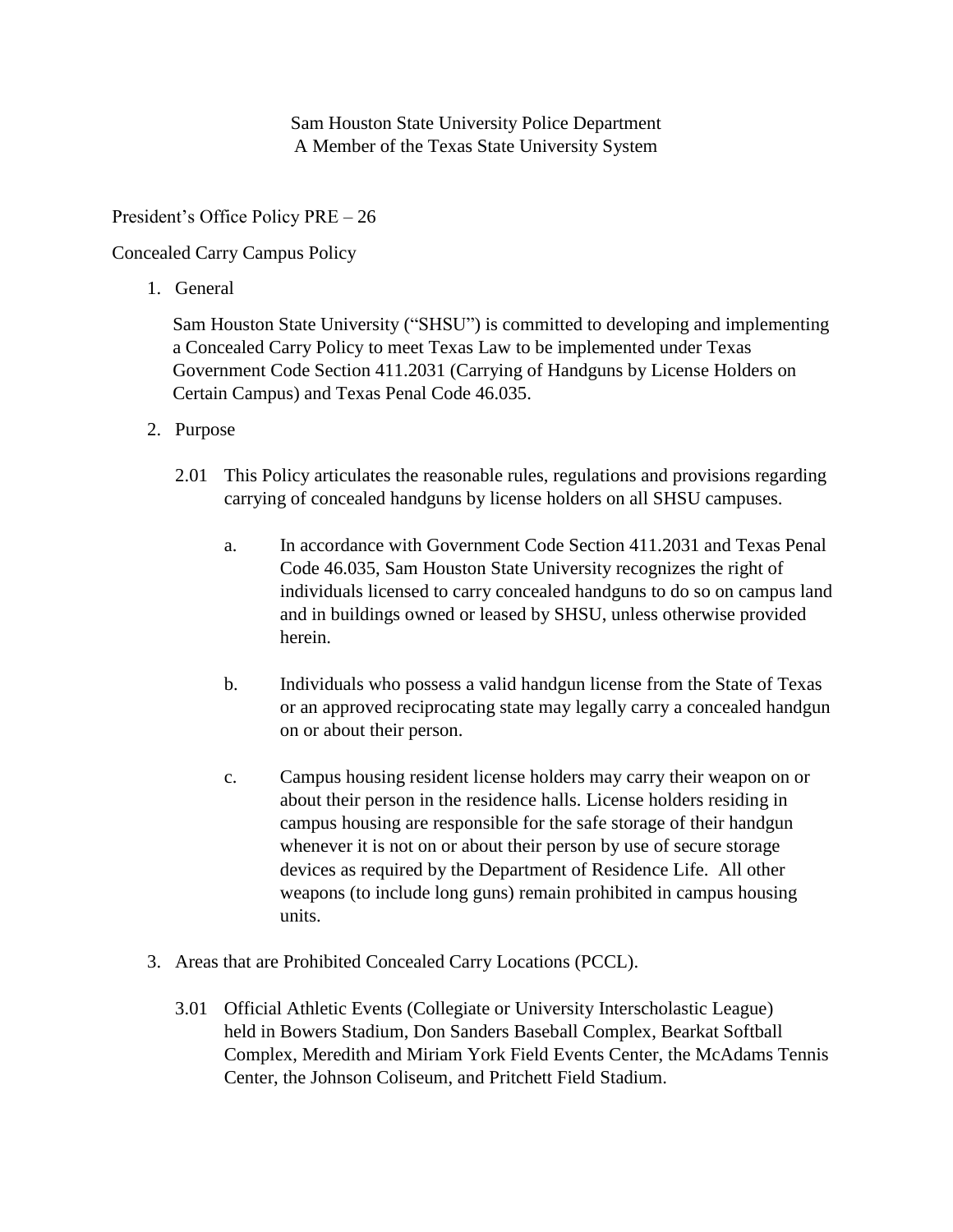- 3.02 Any governmental meeting that takes place on the campuses of SHSU will be a PCCL.
- 3.03 Powell Health & Counseling Center (1608 Avenue J), Jack Staggs Counseling Center (1932 Bobby K. Marks Drive), Psychological Services Center (919 Bearkat Boulevard), Services for Students with Disabilities Office (Lee Drain Annex 1916 Avenue J), & Counseling Clinic at the Woodlands Campus Suite 151 (3380 College Park Drive; The Woodlands, Texas 77384).
- 3.04 Official University Student/Employee Disciplinary/Grievance Hearings. (See also § 4 below).
- 3.05 Nuclear Magnetic Resonance Lab (Chemistry & Forensic Science Building, Room 302 & 323).
- 3.06 Department of Public Safety Services (Secure Areas of Building Only in the Charles W. Tackett University Police Building 2424 Sam Houston Avenue; Huntsville, Texas 77340).
- 3.07 Buildings, grounds, or other University venues hosting a University Interscholastic League Event (Official, Sanctioned Competitions).
- 4. Student and Employee Discipline or Grievance Hearings and Appeals Procedures

It is recognized that student discipline and employee grievance proceedings are held in multi-use venues. During the period a venue is used for such proceedings, the venue shall be a PCCL. The Dean of Students' or the Director of Human Resources may designate a room to be used for a proceeding that will be a PCCL. Prior to the proceeding, the student, employee and any additional proceeding participants shall be notified that the disciplinary, grievance, or appeal hearing location is a PCCL. Signage shall be placed at the designated hearing venue at least thirty minutes prior to the proceeding. Proceeding participants may also be given notice through a written document prior to entering the room. At the conclusion of the proceeding, signage shall be removed from the location.

- 5. University Signage for PCCL Areas
	- 5.01 Signage that is clearly visible, noting that the premise in question is a PCCL, shall be placed in conspicuous areas (entrances). Notice that is given on a card, document, or sign must contain the following language:

*Pursuant to Section 30.06, Penal Code (trespass by license holder with a concealed handgun), a person licensed under Subchapter H, Chapter 411,*